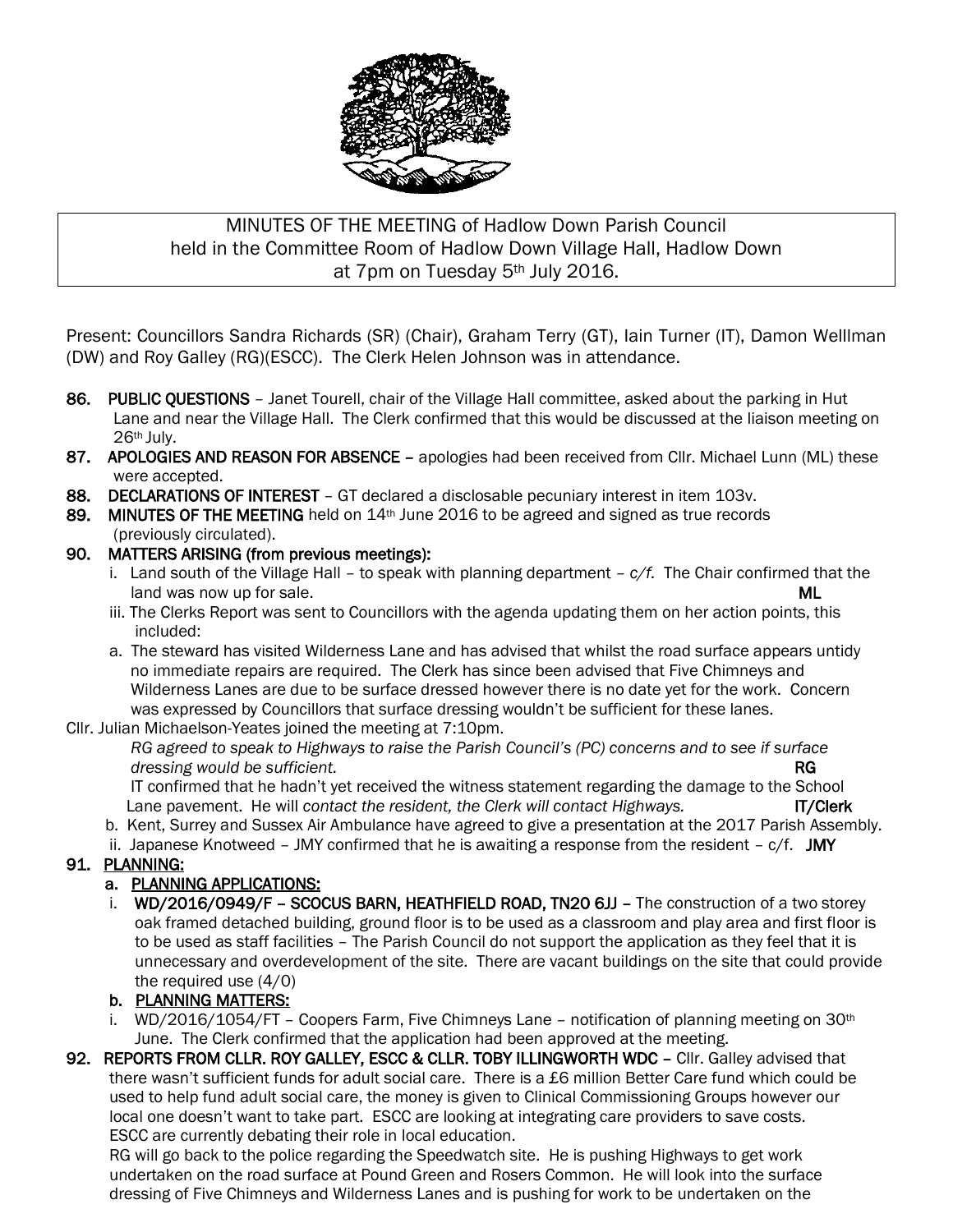damaged pavements in School Lane and has requested that someone from Highways meet him on site. A Councillor highlighted the problems with Riverside and the exposed cable that have been reported to Highways..

Cllr. Toby Illingworth (TI) joined the meeting at 7:35pm

Cllr. Illingworth advised that he was available for any questions.

93. BANK RECONCILIATION: - for 24 June 2016 was agreed and signed, including by a non-signatory as part of the quarterly controls.

# 94. OTHER FINANCE MATTERS :

- i. Quarterly financial report the report had been sent to Councillors prior to the meeting, no questions were raised and the report was approved.
- ii. Asset Register was approved and signed.
- iii. The payments of £208.80 to Wellers LLP for legal advice and £130.00 to Mr P Anderson for fingerpost work that were paid prior to the meeting were ratified at this meeting.
- 95. NOTICEBOARDS *GT confirmed that he was willing to varnish the noticeboard, he also agreed to varnish the Village Hall committees' noticeboard.* GT **GT GT GT**

## 96. REPORTS FROM COUNCILLORS (COUNCIL MATTERS AND OUTSIDE BODIES):

- i. Cllr. Damon Wellman raised about parking in the village. TI advised that WDC have not decriminalized parking and RG confirmed that this was due to WDC wanting to provide free parking at their car parks and they would have to charge for parking to pay for the enforcement of parking offences. The Clerk highlighted that this item wasn't an update and for decisions to be made it would need to be a future agenda item.
- ii. Cllr. Julian Michaelson-Yeates confirmed that he would be unable to attend the upcoming WDALC (Wealden District Association of Local Councils) meeting, SR will try to attend in his place.

## 97. HIGHWAYS AND RIGHTS OF WAY:

 i. Footpath 27C – the Clerk confirmed that Bob Lake had obtained the grant for the work on the footpath. She has spoken to him about having a meeting with ESCC Rights of Way representatives, PC representatives and himself. It was agreed for the Clerk, JMY and possibly IT to attend the meeting for the PC and for the 3 main adjoining landowners to also be invited. The *Clerk will organize the meeting.*

Clerk

- ii. Fingerposts a copy of the report had been sent to Councillors prior to the meeting*. The Clerk will arrange for the contractor to inspect the fingerpost at Curtains Hill/Five Chimneys Lane to see whether the post needs replacing or if it just needs painting. She will also obtain quotes for the work.* Clerk It was agreed to leave any other painting till next year.
- iii. Correspondence regarding animals in fields with a footpath- a Councillor had been contacted by a resident regarding cattle and horses in fields with a footpath, he updated the meeting on an incident with cattle. The Clerk has spoken to the owner of the cattle who arranged for them to be moved. The Clerk updated the meeting on HSE guidance regarding animals and public access and *will contact the cattle owner to confirm the guidance*. She advised that the fields for the horses had appropriate signage. Clerk and the contract of the contract of the contract of the contract of the contract of the contract of the contract of the contract of the contract of the contract of the contract of the contract of the contrac

## 98. RISK ASSESSMENTS – *given to IT to complete*. IT

## 99. PLAYING FIELD:

- i. Boundary of playing field it was confirmed that the boundary posts had been reinstalled. It was agreed that once the GPS positioning had been plotted and a document signed by the relevant parties agreeing to the plotting, that fencing wouldn't be required. It was agreed for SR, IT, ML and Robert Thorpe to meet and SR and IT to have delegated authority to make a decision on the boundary on the PC's behalf. On the side adjoining the School House it was agreed for *the Clerk to get quotes for fencing* and once this has been installed it will be possible for the playing field committee, as discussed at the previous meeting, to cut back the hedgerow to the fencing line. The control of the Clerk
- 101. VILLAGE FAYRE Councillors commented on the excellent village fayre, the Clerk will pass the PC's comments onto the organisers. A discussion was held on the Parish Council stall and it was proposed that they don't have a stall next year.
- 100. NEW COMMUNITY CENTRE it was confirmed that Hadlow Down has been designated as a Neighbourhood Area, for the purposes of preparing a Community Right to Build Order.

## 102. CLERK'S MATTERS:

- i. The Clerks hours were agreed and signed
- ii. Liaison meeting with chairs of village committees agenda items were discussed and agreed, the Clerk will liaise with the Chairs and request that they provide an update at the meeting.
- iii. Meeting timetable for 2017 was approved
- 103. ACCOUNTS FOR PAYMENT: the following payments were agreed and cheques were signed:
	- i. Helen Johnson. Salary £840.56 includes £22.50 mileage and £11.67 expenses, £750 already paid by